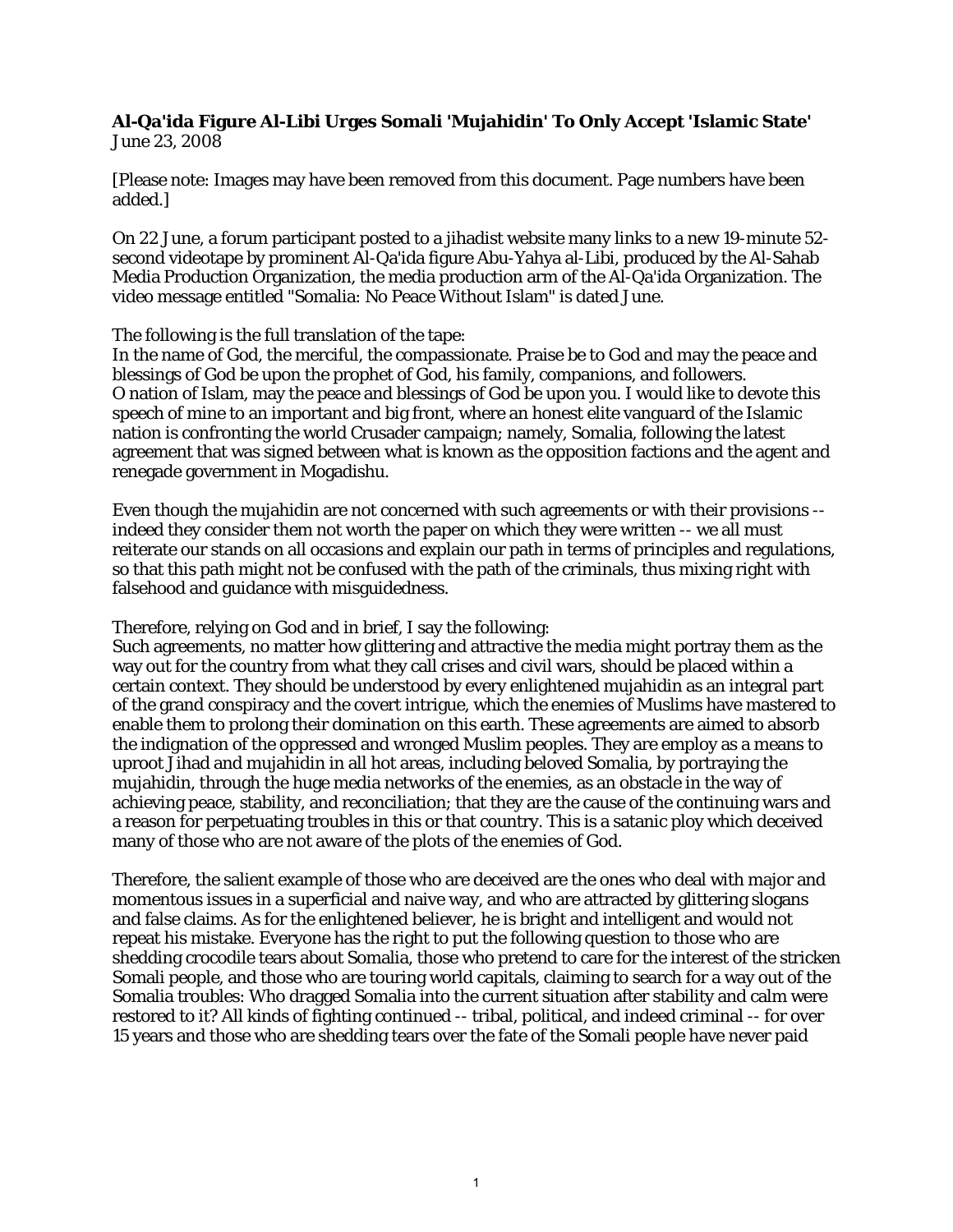sincere attention to them. Their only aim was to realize their gains and attain their ambitions at the expense of rivers of blood from the bleeding bodies of innocent and poor people.

Therefore, why is the false conscience of the world is being awakened today to tell us: We are extremely eager to realize the stability of the country and the people?

Have not the Muslim Somali people received the mujahidin like a drowning man clinging to his rescuer when they arrived in Somalia to save it from the afflictions of wars and dismemberment? Have not the Somali people not opened their hearts and minds before they opened their homes for them? Then who turned matters upside down, calling security fear, stability trouble, agreement dismemberment, and the unity of people a disunity? Are they not the same hands that today are being extended to these people to shake hands with them and tell them: We are with you to serve the interests of the country and deliver it from its troubles?

How can we believe that the killer has pity on his victim while he is obviously tearing this victim into pieces with his knife?

Therefore, I draw the attention of my sincere mujahidin in that beloved country to several points: The First Point:

The religion of Islam does not differentiate between an external enemy and an internal enemy. This is a lie that is unacceptable within the rules of Islam. It is a filth with which Islam would not tarnish its bright image. Indeed, Islam urges us to fight those who are close to us before fighting those who are far away whenever we find the means of doing so. God said: "O ye who believe! Fight the unbelievers who gird you about, and let them find firmness in you: and know that Allah is with those who fear Him." (Koranic verse; Al-Tawbah; 9:123) Do you understand? He said: "Let them find firmness in you" and did not say: Look for common ground on which you meet, a unified principle, or a front of struggle that provides an umbrella for you.

Therefore, it makes no difference. When you fight, show firmness and dissociate yourself from your enemies, whether these enemies are Abyssinian Ethiopians, Crusader Americans, pagan Africans, or apostate Somalis. They all support one another because "The Unbelievers are protectors, one of another." (Koranic verse; Al-Anfal; 8:73) Lessons from events have taught us that the external occupier enemies cannot infiltrate the land except through a bridge they make by themselves from among their domestic followers. This picture is being repeated in the modern Crusader wars in Afghanistan, Iraq, Chechnya, and the Abbas government in Palestine. This issue has to be very clear and firm to the mujahidin and they should not agree to make any concession about it, otherwise the consequences of their jihad and efforts will be misguidedness and loss, and perhaps even outright treason.

On brother mujahidin in Somalia, take your prophet, may the peace and blessings of God be upon him, as an example. He fought his family and the sons of his tribe before he fought others. He did not care about his relations, common blood, kinship, or land. Therefore do not accept any compromises over or changes to this principle or any suspicions. Say with clarity and frankness: We will continue to fight our enemies from among the despicable Abyssinians and their apostate collaborators even if they are the closest to us until we remove all traces and wipe out any mention of them in our country, and until we make religion that of God. The Second Point: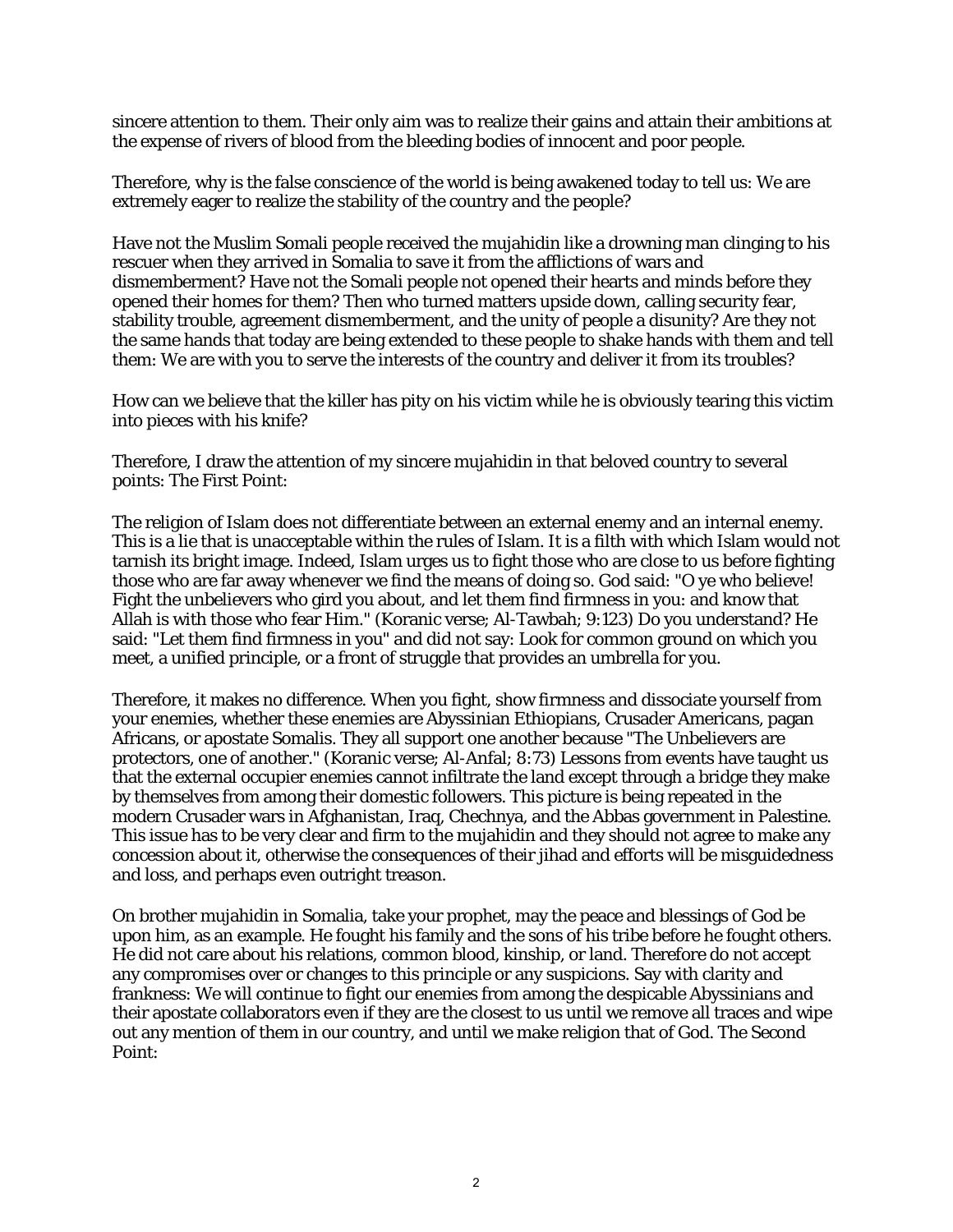The renegades, and perhaps some who claim to have knowledge, might say and argue as follows if the Ethiopian forces withdraw: Now the war is over and the occupiers have left. Therefore, your fighting against the Somali government and those who stood by it is an illegitimate civil war. The Somali should not kill his brother Somali and we need to spare Somali blood.

If they say this, then you must tell them as follows: If the fight between relatives at all times was considered an abhorrent civil war, then the fight of the Prophet, may the peace and blessings of God be upon him, against the infidels of the Quraysh tribe should be the same. God forbid that it is so. God praised the prophet and held him above all others. God said: "Muhammad is the apostle of Allah. and those who are with him are strong against Unbelievers, (but) compassionate amongst each other." (Koranic verse; Al-Fath; 48:29)

Furthermore, what do these people mean by civil war? Our faith and our allegiance is not dependent on land, homeland, blood, money, or kinship. It is based on pure monotheism that makes strangers brothers and brothers strangers. God said: "Your (real) friends are (no less than) Allah, His Messenger, and the (fellowship of) believers -- those who establish regular prayers and regular charity, and bow down humbly (in worship)." (Koranic verse; Al-Ma'idah; 5:55). God also said: "O ye who believe! Take not for protectors your fathers and your brothers if they love infidelity above Faith: if any of you do so, he does wrong." (Koranic verse; Al-Tawbah; 9:23) Therefore, do not build your allegiance and fight except on this original foundation. Believers are close brothers, even if they are strangers; and disbelievers are sworn enemies, even if they are close relatives. The prophet, may the peace and blessings of God be upon him, said: The strongest ropes of faith are love on the path of God as well as hate on the path of God.

Therefore, do not hesitate to demonstrate this principle, and to stress and declare it. Know that any ambiguity about this principle will result in your losing this world and the hereafter. The Third Point:

Beloved brothers. Never place the fate of your jihad in the hands of those who never tried this jihad, lived in the areas of jihad, shouldered the burdens of jihad. Never place it in the hands of those who do not take it as a firm and permanent Islamic worship that does not change with events or according to circumstances no matter how famous or reputable they might be, no matter how glib their arguments are, and no matter how they claim to be experts in wisdom, understanding, and politics. These people will wobble the moment they face the first obstacle and compromise on this jihad the moment they are offered the first bait of temptation. They might abandon it when they face the first obstacle because they never tasted the bitterness and the suffering that they should have tasted in establishing jihad. They never felt any genuine responsibility toward this jihad, but consider it, as they say, a pressure card that they use should the need arise, and then they concede it with the first false gain they acquire because it is easy for them to concede jihad.

Therefore, the management of jihad and its major momentous decisions must be entrusted to sincere men with experience in jihad, men who are known among their brothers for their firmness, diligence, and resourcefulness, and understanding of the principles of jihad; the ones who are living through jihad, moment by moment, not through seminars, symposia, and meetings but by their sweat and blood and by their efforts and by living among their brothers.

Having said this, we must stress the value of those with expertise. We should not fail to consult with those with knowledge and valued opinions, or abandon those with experience and the veterans, and we should benefit from them as much as possible, both the ones who are inside or outside Somalia. However, in no case whatsoever, shall the fate of jihad be entrusted to anyone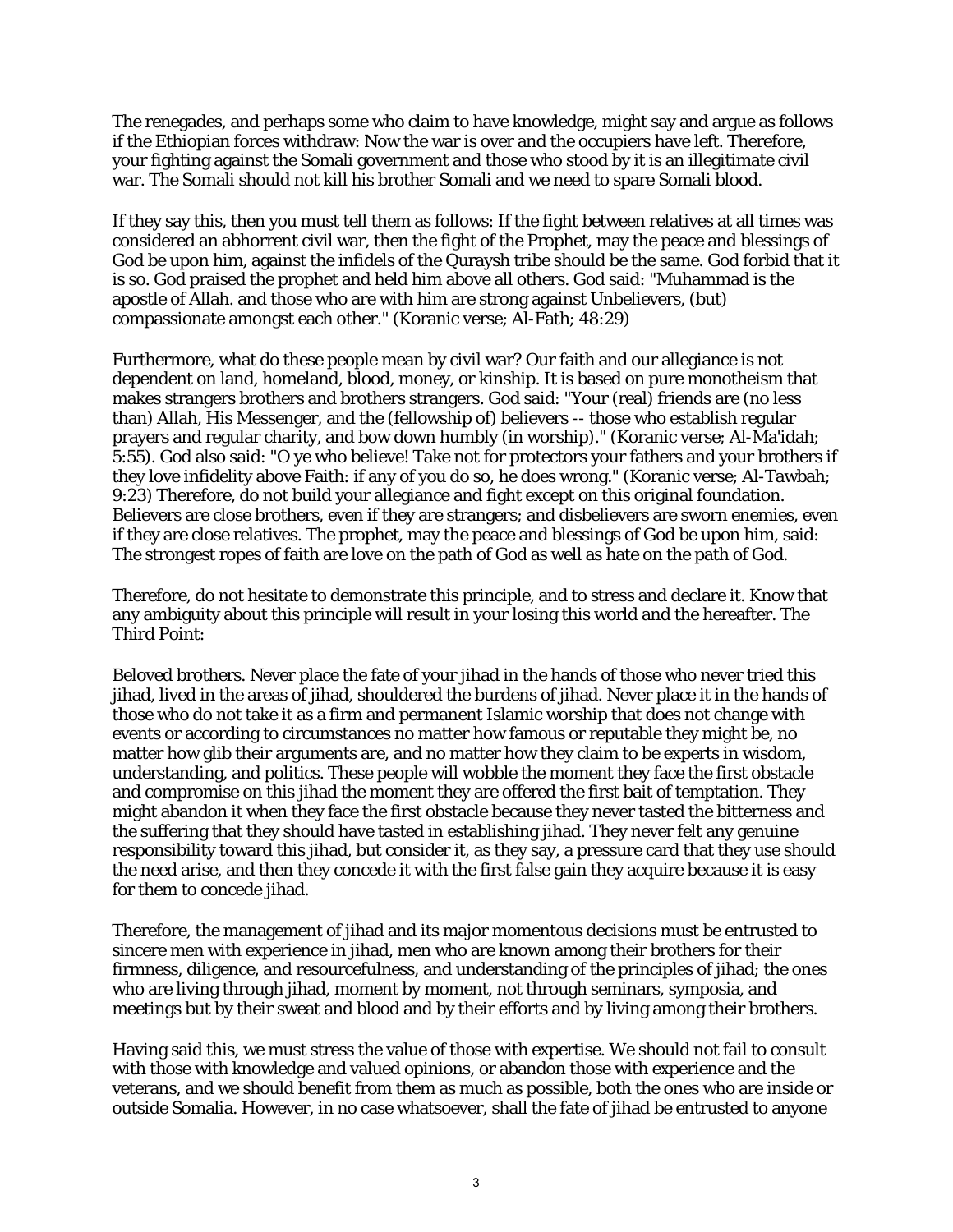except those who practice it by words and deeds, those who appreciate the sacrifices of the people of jihad, because they have shared in these sacrifices and they do not accept any compromises or concessions under any cover whatsoever and at all circumstances. The Fourth Point:

The departure of the Ethiopian occupation forces and their replacement by any other forces, whether they belong to the African Union, the United Nations, or other regional or international organizations and under any name whatsoever, such as the peacekeeping forces, will not change the situation at all. The situation is governed by the sharia description which the jurisconsult expresses in this way: If the enemy raids any of the territories of Muslims, jihad becomes an individual duty on the people of this territory.

Therefore, do not view any such forces except within this accurate sharia view. All these conspiracies, names, and slogans are in fact an attempt to replace an occupation with another occupation. The only difference is that the new occupation is entrusted to one of these organizations to justify and promote such occupation. It is a move from the state of a blatant occupation to that of a legitimate occupation, which is prevailing in the countries of Muslims today.

As Muslims first and mujahidin second, we do not recognize the legitimacy of such organizations no matter how high their positions might be in the eyes of those who belong to them, no matter what names or descriptions they are given, and no matter how much money is given to strengthen and promote them. They are indeed infidel organizations that fight God, his messenger, and the believers. Their religion is different from ours, their legitimacy is not part of our legitimacy, the aims for which they were established undermine our aims, and their presidents are authorities in polytheism. Such organizations are led by the United Nations.

How can we believe that these care for our interests, search for our security, or endeavor to secure our peace and safety? Should we believe them, their media, and their claims and disbelieve the book of our God which says: "No falsehood can approach it from before or behind it." (Koranic verse; Fussilat; 41:42). The book says: "O ye who believe! Take not into your intimacy those outside your ranks: They will not fail to corrupt you. They only desire your ruin: Rank hatred has already appeared from their mouths: What their hearts conceal is far worse. We have made plain to you the Signs, if ye have wisdom." (Koranic verse; Al Imran; 3:118)

Therefore, I tell our mujahidin brothers in Somalia: Prepare yourselves to fight any force that sets its feet on your land, no matter what its affiliation, and under any claims or pretexts that are intended to pave the way for its entry, exactly as you fight the Crusader Abyssinian forces and those who stand behind them or supported their occupation. There is no difference between the two whatsoever. You, O mujahidin, and your supporters from the tribes that have faith and which believe in defending religion and the creed, are responsible for taking over authority in this country. Unless a decision is made by you and is based on your independent view, then it has no meaning, bearing, value, or respect. You must brush it aside and not heed it, even if it is acclaimed by others.

This is the path that you must adhere to and in defense of which you must ferociously sacrifice your lives as your leaders themselves sacrificed their lives, led by "the hero, which we consider to be a martyr, Adam Ero," may God have mercy on him. I take this opportunity to offer condolences to the Islamic nation and the mujahidin of the (Al-Usrat) Army over his martyrdom. We say: This is how heroes should die, and this is how men should fight. This